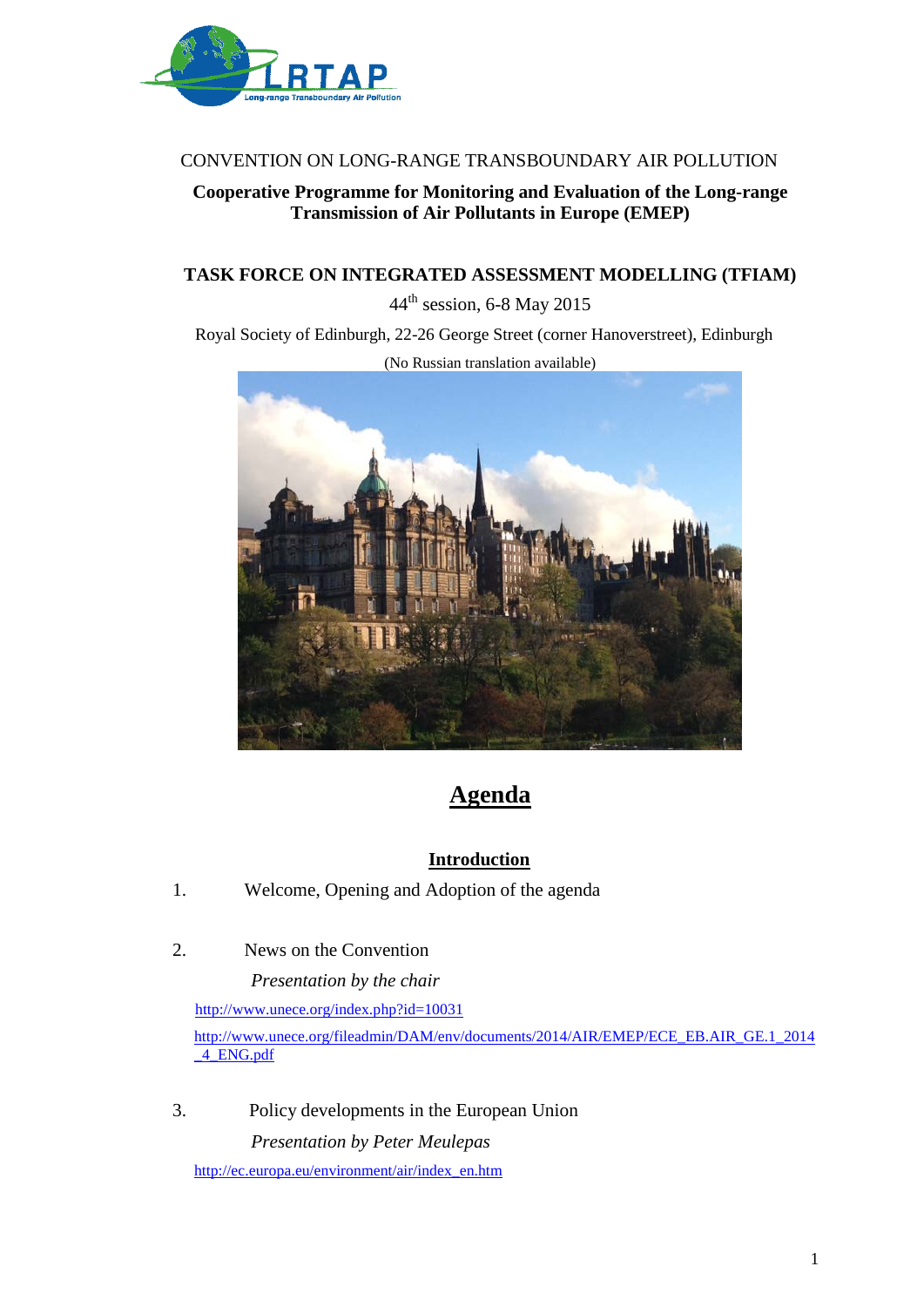### **I Recent policy analyses with GAINS**

4. Recent scenario runs with the GAINS model

#### *Presentation by Markus Amann, CIAM*

[http://ec.europa.eu/environment/air/review\\_air\\_policy.htm](http://ec.europa.eu/environment/air/review_air_policy.htm)

[http://www.iiasa.ac.at/web/home/research/researchPrograms/MitigationofAirPollutionandGreenhou](http://www.iiasa.ac.at/web/home/research/researchPrograms/MitigationofAirPollutionandGreenhousegases/TSAP-reports.en.html) [segases/TSAP-reports.en.html](http://www.iiasa.ac.at/web/home/research/researchPrograms/MitigationofAirPollutionandGreenhousegases/TSAP-reports.en.html)

<http://webarchive.iiasa.ac.at/Admin/PUB/Documents/XO-14-081.pdf>

## **II Updates on European scientific research**

5. Update on ozone impacts on vegetation: trends and interactions with nitrogen

*Presentation by Harry Harmens, ICP Vegetation*

- 6. Tasks of the new Task Force on Techno-Economic Issues *Presentation by Tiziano Pignatelli, TFTEI*
- 7. The use of ammonia as a transport fuel *Presentation by Mark Barrett, UCL*
- 8. The cost-effectiveness of Nitrogen Emission Control Areas in European seas *Presentation by Pieter Hammingh, PBL Reflection by Christer Ågren*

[http://www.pbl.nl/en/publicaties/potential-contribution-of-nitrogen-emission-control-area-to](http://www.pbl.nl/en/publicaties/potential-contribution-of-nitrogen-emission-control-area-to-national-targets-under-a-revised-eu-nec-directive)[national-targets-under-a-revised-eu-nec-directive](http://www.pbl.nl/en/publicaties/potential-contribution-of-nitrogen-emission-control-area-to-national-targets-under-a-revised-eu-nec-directive)

9. Results of the Appraisal project

 *Presentation by Enrico Pisoni, JRC* 

<http://www.appraisal-fp7.eu/site/index.php>

Progress of the FAIRMODE project *Presentation by Julio Lumbreras, Univ. Madrid*

10. Progress in global emission scenarios in co-operation with HTAP *Presentation by Stefan Åström* 

<http://www.htap.org/>

11. Benefits analysis – major questions and recent advances *Presentation by Mike Holland* 

<http://www.sciencedirect.com/science/article/pii/S1462901115000507>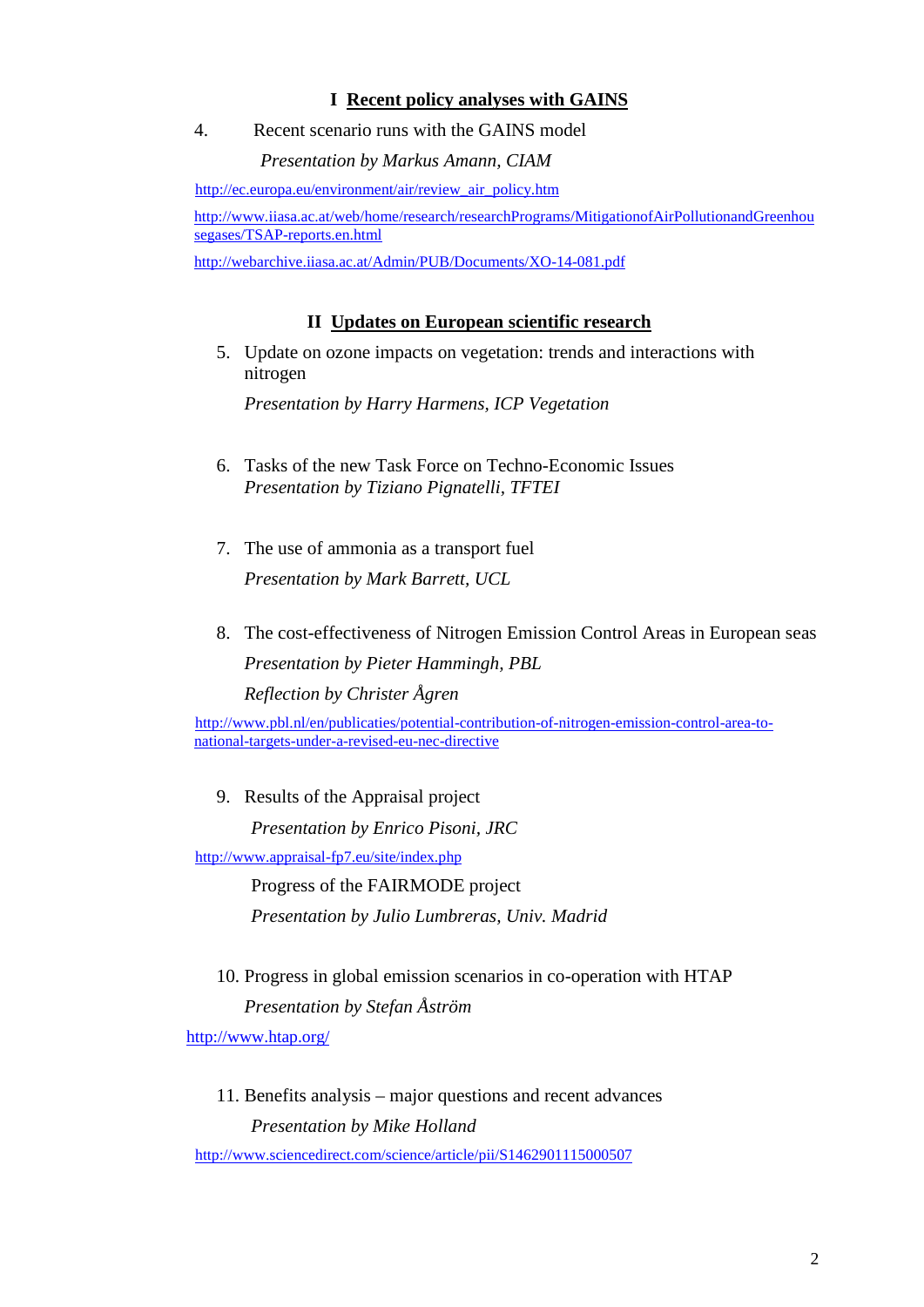#### **III Experiences in agricultural modelling**

*What methodology is used? Is the ammonia emission estimate part of an integrated assessment of nitrogen use? Do the analyses take into account differences in farm size? What impacts are expected from the abolishment of the milk quota? What is the risks of exceeding ammonia emission ceilings, what are options for mitigation these risks?*

12. Modelling ammonia emissions from agriculture in GAINS

*Presentation by Markus Amann* 

- 13. Experiences in Germany *Presentation by Johanna Appelhans, UBA*
- 14. Experiences in Ireland

*Presentation by Andrew Kelly, Envecon*

- 15. Experiences in Denmark *Presentation by Jesper Bak, Arhus University*
- 16. Experiences in the Netherlands *Presentation by Rob Maas, RIVM*
- 17. Experiences in Sweden *Presentation by Stefan Åström, IVL*
- 18. Experiences in Switzerland *Presentation by Gaston Theis, BAFU*
- 19. Experiences in the UK *Presentation by Helen ApSimon, Imperial College*

#### **IV National integrated assessment modelling**

- 20. Progress in Integrated Assessment modelling in Spain *Presentation by Julio Lumbreras, Universidad Politécnica de Madrid*
- 21. Marginal damage estimates for Ireland *Presentation by Andrew Kelly, Envecon*
- 22. Finnish modelling for the NEC and MCP directive *Presentation by Mikko Savolahti, SYKE*
- 23. Modelling NOx from transport in the UK *Presentation by Helen ApSimon, Imperial College*

Modelling low emission renewables based energy systems *Presentation by Mark Barrett, UCL*